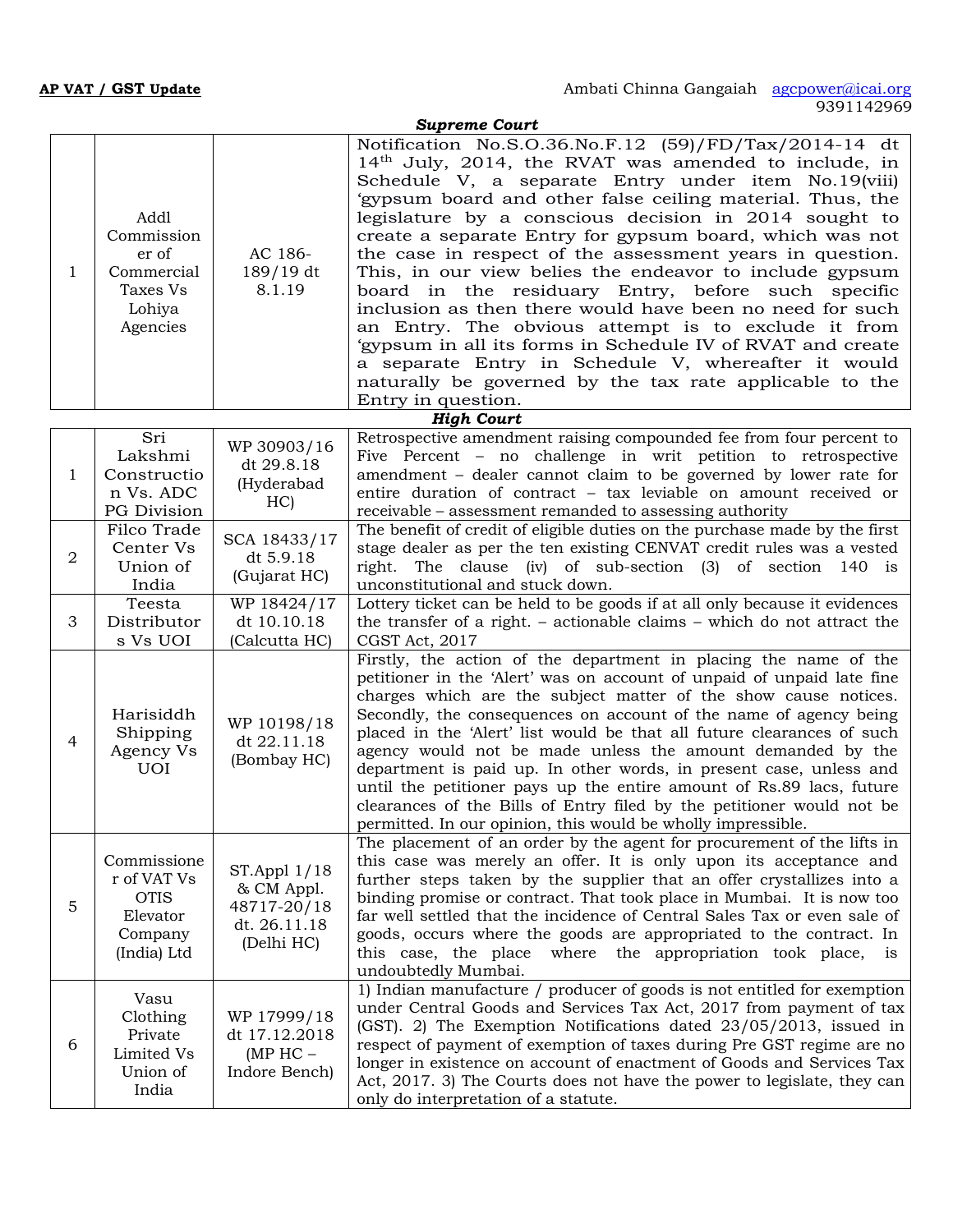## *National Anti-Profiteering Authority*

| -1             | Shri Pawan<br>Sharma V<br>Sharma<br>Trading Co                                                                        | Case No.<br>06/18 dt 3-7-<br>18                                                  | benefit of reduction in the rate of tax by commensurate reduction in<br>the price of the product – acted conscious disregard of the obligation<br>cast on him by issuing incorrect invoices deliberately enhancing base<br>price – denied benefit of reduction in the rate of tax to his customers.                                                                                                                                                                                                                                                                                                                                                                                                                                                                                                                                                                                                                                                                      |
|----------------|-----------------------------------------------------------------------------------------------------------------------|----------------------------------------------------------------------------------|--------------------------------------------------------------------------------------------------------------------------------------------------------------------------------------------------------------------------------------------------------------------------------------------------------------------------------------------------------------------------------------------------------------------------------------------------------------------------------------------------------------------------------------------------------------------------------------------------------------------------------------------------------------------------------------------------------------------------------------------------------------------------------------------------------------------------------------------------------------------------------------------------------------------------------------------------------------------------|
| $\overline{2}$ | Sukhbir<br>Rohilla Vs<br>Pyramid<br>Indratech                                                                         | Case<br>No.07/2018 dt<br>18-9-18                                                 | Denied benefit of input tax credit to buyers of flats in contravention of<br>S 171(1) of CGST and realized more price and he is liable for<br>imposition of penaly.                                                                                                                                                                                                                                                                                                                                                                                                                                                                                                                                                                                                                                                                                                                                                                                                      |
| 3              | Kerala State<br>Screening<br>Committee<br>on Anti<br>Profiteering<br>& Director<br>General<br>Anti-<br>Profiteering   | Case $No.1/19$<br>dt 2.1.19                                                      | First of all it is observed that the rate of tax was 15.63% in the pre-<br>be seen from the tabulation shown in Table-B above. Secondly from<br>GST era which was increased to 290/0 in the post-GST era, as could<br>the invoices referred above, it is evident that before discount base<br>prices of all the products had remained the same. These facts have<br>also not been disputed by the representative of the Applicant NO.1.<br>Hence the provisions of Section 171 of the CGST Act 2017 are not<br>attracted.                                                                                                                                                                                                                                                                                                                                                                                                                                                |
| 4              | Shri Surya<br>Prakash<br>Loonker &<br>Director<br>General<br>Anti-<br>Profiteering<br>Vs Excel<br>Rasayan<br>Pvt. Ltd | Case $No.2/19$<br>dt 16.1.19                                                     | clear from the facts of the present case that the Respondent was<br>fully aware of the Notification No.41/2017-Central Tax (Rate) dated<br>14.11.2017 whereby the rate of GST was reduced from 28% to 18%<br>and he was also fully aware of Section 171 of the CGST Act 2017,<br>whereby he was bound to pass on the benefit of reduction in the<br>rate of tax by commensurate reduction in the prices of the<br>products in question, therefore he is liable for penalty. The<br>Respondent has deliberately defied the law on the pretext that he<br>had not increased the prices of his products when the rate of tax<br>was increased to 28% and increased the base prices to maintain the<br>same old selling price prior to reduction of rate of tax from 28%<br>to 18%, by issuing wrong invoices to his recipients. Accordingly, he<br>has committed an offence under section 122 (1) (i) of the above Act<br>and hence, he is liable for imposition of penalty |
|                |                                                                                                                       |                                                                                  | <b>APVAT Appellate Tribunal</b>                                                                                                                                                                                                                                                                                                                                                                                                                                                                                                                                                                                                                                                                                                                                                                                                                                                                                                                                          |
| 1              | Sri Rama<br>Raw and Par<br><b>Boiled Rice</b><br>Mill Vrs<br>State of AP                                              | TA 116/17 dt<br>13.12.18                                                         | benefit available under the law cannot be denied on technical ground.<br>Even on belated production of statutory forms, if sufficient cause is<br>shown for non-production of such forms within time, the authority<br>can take them into consideration and extend the benefit of reduction<br>of tax.                                                                                                                                                                                                                                                                                                                                                                                                                                                                                                                                                                                                                                                                   |
|                |                                                                                                                       |                                                                                  | <b>CESTAT</b>                                                                                                                                                                                                                                                                                                                                                                                                                                                                                                                                                                                                                                                                                                                                                                                                                                                                                                                                                            |
| 1              | Vasantham<br>Outdoor<br>Advertising<br>Pvt. Ltd. Vrs<br>CCE<br>Madurai                                                | ST/21/2011<br>(Final Order<br>No. 42261/18)<br>dt 13.11.18<br>(Chennai<br>Bench) | category of "Advertising Agency Service". Appellants were engaged in<br>renting of hoardings. Pursuant to audit, appeared to the department<br>that appellants have received some amounts towards renting of<br>hoardingshold that activities of the appellant cannot be brought<br>within the fold of "Advertising Agency Services" for the purpose of<br>Section 65 (3) ibid. This being so, the impugned order to the contrary<br>cannot be sustained and is therefore set aside. Appeal is allowed with<br>consequential benefits, if any, as per law.                                                                                                                                                                                                                                                                                                                                                                                                               |
|                |                                                                                                                       |                                                                                  | GOs issued U/APVAT Act                                                                                                                                                                                                                                                                                                                                                                                                                                                                                                                                                                                                                                                                                                                                                                                                                                                                                                                                                   |
| 1              | No.<br>G.O.Ms<br>20                                                                                                   | 18.1.19                                                                          | Amendment to G.O.Ms.No.497, Revenue (CT-II) Dept. Dt.28-09-2018                                                                                                                                                                                                                                                                                                                                                                                                                                                                                                                                                                                                                                                                                                                                                                                                                                                                                                          |
| 2              | G.O.Ms<br>No.<br>21                                                                                                   | 18.1.19                                                                          | Section 9 (1) of the Act-Notifying the State Tax Rates for goods $-$<br>Amendment                                                                                                                                                                                                                                                                                                                                                                                                                                                                                                                                                                                                                                                                                                                                                                                                                                                                                        |
| 3              | G.O.Ms<br>No.<br>22                                                                                                   | 18.1.19                                                                          | Exemption of goods notified under Section $11(1)$ of the Act -<br>Amendment                                                                                                                                                                                                                                                                                                                                                                                                                                                                                                                                                                                                                                                                                                                                                                                                                                                                                              |
| 4              | G.O.Ms<br>No.<br>23                                                                                                   | 18.1.19                                                                          | exempting intra-state supply of gold by Nominated Agency under the<br>scheme for "Export Against Supply by Nominated Agency"                                                                                                                                                                                                                                                                                                                                                                                                                                                                                                                                                                                                                                                                                                                                                                                                                                             |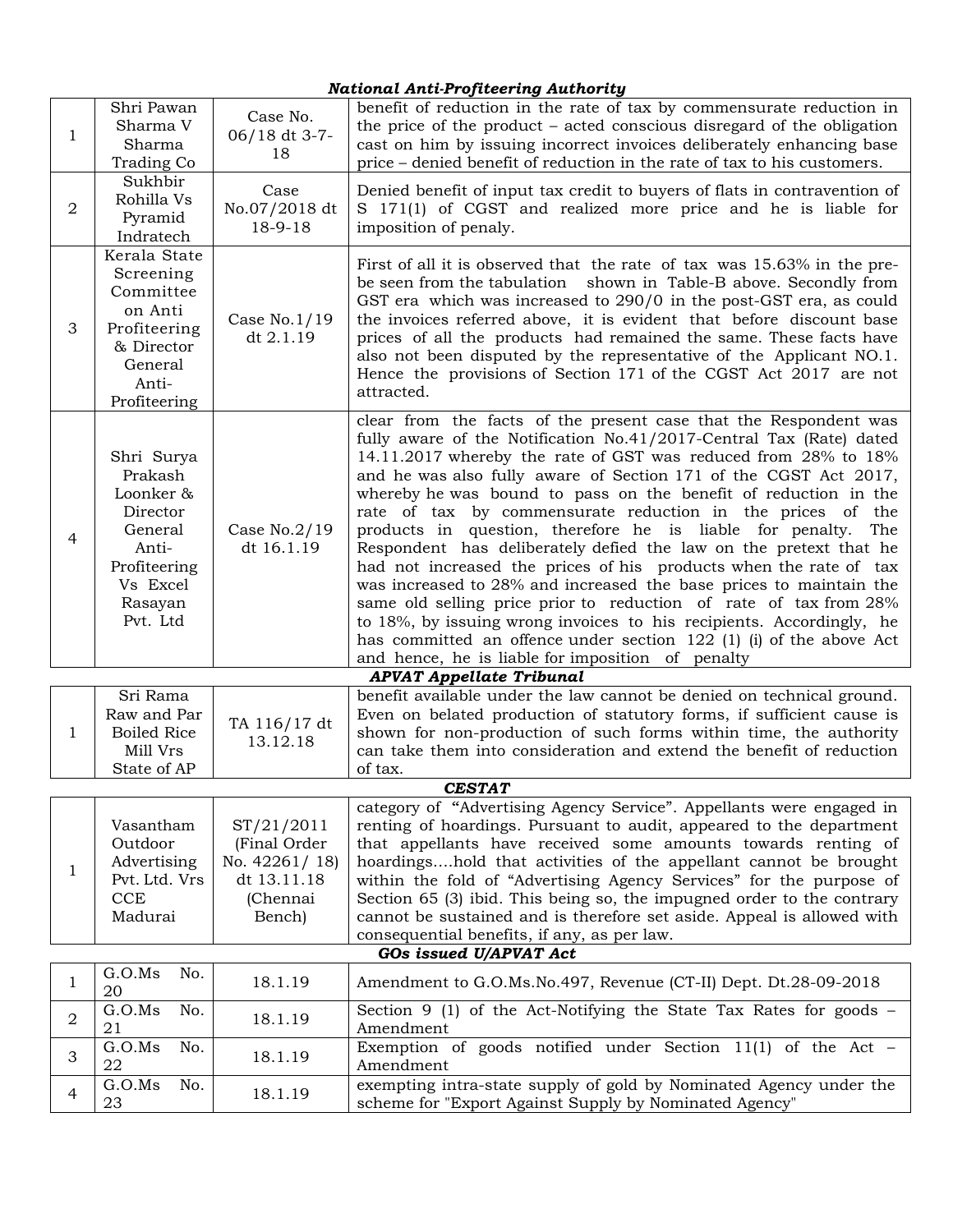| 5              | G.O.Ms<br>No.<br>24                                      | 18.1.19                                                                            | Section 9 (1) of the Act-Notifying the State Tax Rates for Services –<br>Amendment                                                                                                                                                                                                                                                                                                                                                                                                           |
|----------------|----------------------------------------------------------|------------------------------------------------------------------------------------|----------------------------------------------------------------------------------------------------------------------------------------------------------------------------------------------------------------------------------------------------------------------------------------------------------------------------------------------------------------------------------------------------------------------------------------------------------------------------------------------|
| 6              | G.O.Ms<br>No.<br>25                                      | 18.1.19                                                                            | exemptions on supply of services under SGST Act [Section 11(1)]-<br>Amendment                                                                                                                                                                                                                                                                                                                                                                                                                |
| $\overline{7}$ | G.O.Ms<br>No.<br>26                                      | 18.1.19                                                                            | Section 9(3) of the Act-Notifying the services which attract tax on<br>reverse charge basis                                                                                                                                                                                                                                                                                                                                                                                                  |
| 8              | G.O.Ms<br>No.<br>27                                      | 18.1.19                                                                            | Section 9 (1) of the Act-Notifying the State Tax Rates for Services -<br>Amendment                                                                                                                                                                                                                                                                                                                                                                                                           |
|                |                                                          |                                                                                    | Advance Ruling given under GST Act                                                                                                                                                                                                                                                                                                                                                                                                                                                           |
| 1              | Nutan<br>Warehousing<br>Company<br>Limited<br>Maharastra | Maha ARA 30/<br>2017-18 B-38<br>dt 23.5.18                                         | The company is in the activity of providing services in the nature of<br>warehousing, wherein they allow to store the material or goods of his client<br>on specific compensation allowed under Bombay Warehousing Act, for<br>which state license is provided to them to carry on the said activities -<br>Whether exemption provided in serial no.54 of Notification No. 2/2017<br>Central Tax (Rate) is applicable to the activity carried by the Company? -<br>Answered in the negative. |
| 2              | Gopal<br>Gireesh,<br>Veena<br>Chemicals,                 | CT-4863-2018<br>C3 dt 29.05.18<br>Kerala                                           | implants for joint replacements falling under HSN Code 90213100<br>are covered under Serial No. E(9) of List 3 of Entry 257 of Schedule I<br>of Notification No.0112017-Central Tax (Rate) dated 28.06.2017<br>attracting GST at the rate of 5%.                                                                                                                                                                                                                                             |
| 3              | Bajaj<br>Finance<br>Limited                              | $GST - ARA -$<br>21/2018-19-B-<br>84 Mumbai<br>dated 6.8.18                        | Recovery of bounce charges is made in view of toleration of the act of<br>the client by applicant and therefore construes as 'supply' as per Sr.<br>No. 5(e) of Sch. II of the CGST Act and therefore taxable under the<br>GST Act                                                                                                                                                                                                                                                           |
| 4              | The Cochin<br>Plantations<br>Ltd                         | Ker/11/2018<br>dt 20.10.2018                                                       | The quit rent I lease rent paid to Kerala Government on the land<br>used for agricultural purpose ie, Coffee Plantation be classified under<br>HSN 9986 and eligible for exemption under GST.                                                                                                                                                                                                                                                                                                |
| 5              | KIMS Health<br>Care<br>Management<br>Limited<br>Kerala   | Ker/17/2018<br>dt 20.10.2018                                                       | The supply of medicines, consumables and implants used in the course<br>of providing health care services to in-patients for diagnosis or<br>treatment are naturally bundled and are provided in conjunction with<br>each other, would be considered as "Composite Supply" and eligible<br>for exemption under the category 'health care services'                                                                                                                                           |
| 6              | Skipper Ltd<br>West Bengal                               | 22/WBAAR/20<br>18-19 dated<br>26/11/2018                                           | consideration paid for transportation and in-transit insurance. GST<br>is to be paid on the entire value of the works contract, including<br>the supply of materials, transportation, in- transit insurance,<br>erection, commissioning etc. The exemption under serial no. 18 of<br>Notification No. 12/2017-Central Tax (Rate) dated 28/06/2017 is,<br>therefore, not applicable in the present context.                                                                                   |
| $\overline{7}$ | Nforce<br>Infrastructur<br>e India Pvt<br>Limited        | <b>KAR ADRG</b><br>30/2018 dt<br>28 <sup>th</sup> November,<br>2018<br>(Karnataka) | The applicant is liable to pay GST on the value of building constructed<br>and handed over to the land owner in terms of the Joint Development<br>agreement. The value on which the applicant is liable to pay GST is to<br>be determined in terms of para 2 of Notification $No.11/2017$ – Central<br>Tax (Rate) dated 28.06.2017. The applicant is liable to pay service<br>tax/GST proportionate to the services provided before / after<br>30.06.2017 respectively.                      |
|                |                                                          |                                                                                    | Appeal Orders against Advance Ruling given under GST Act in other States                                                                                                                                                                                                                                                                                                                                                                                                                     |
| 1              | OPTA Cabs<br>Private<br>Limited<br>Karnataka             | KAR/AAAR/Ap<br>peal-04/2018<br>dated 04-12-<br>2018                                | the services of transportation of passengers supplied through the<br>electronic platform and digital network would be<br>Appellant's<br>liable to tax at the hands of the Appellant uphold the order<br>14/2018 dated 27/07/2018 passed by the<br>NO.KAR<br>ADRG<br>Advance Ruling Authority and appeal filed by the appellant MIs.<br>OPTA Cabs Private Limited, stands dismissed                                                                                                           |
|                |                                                          |                                                                                    |                                                                                                                                                                                                                                                                                                                                                                                                                                                                                              |